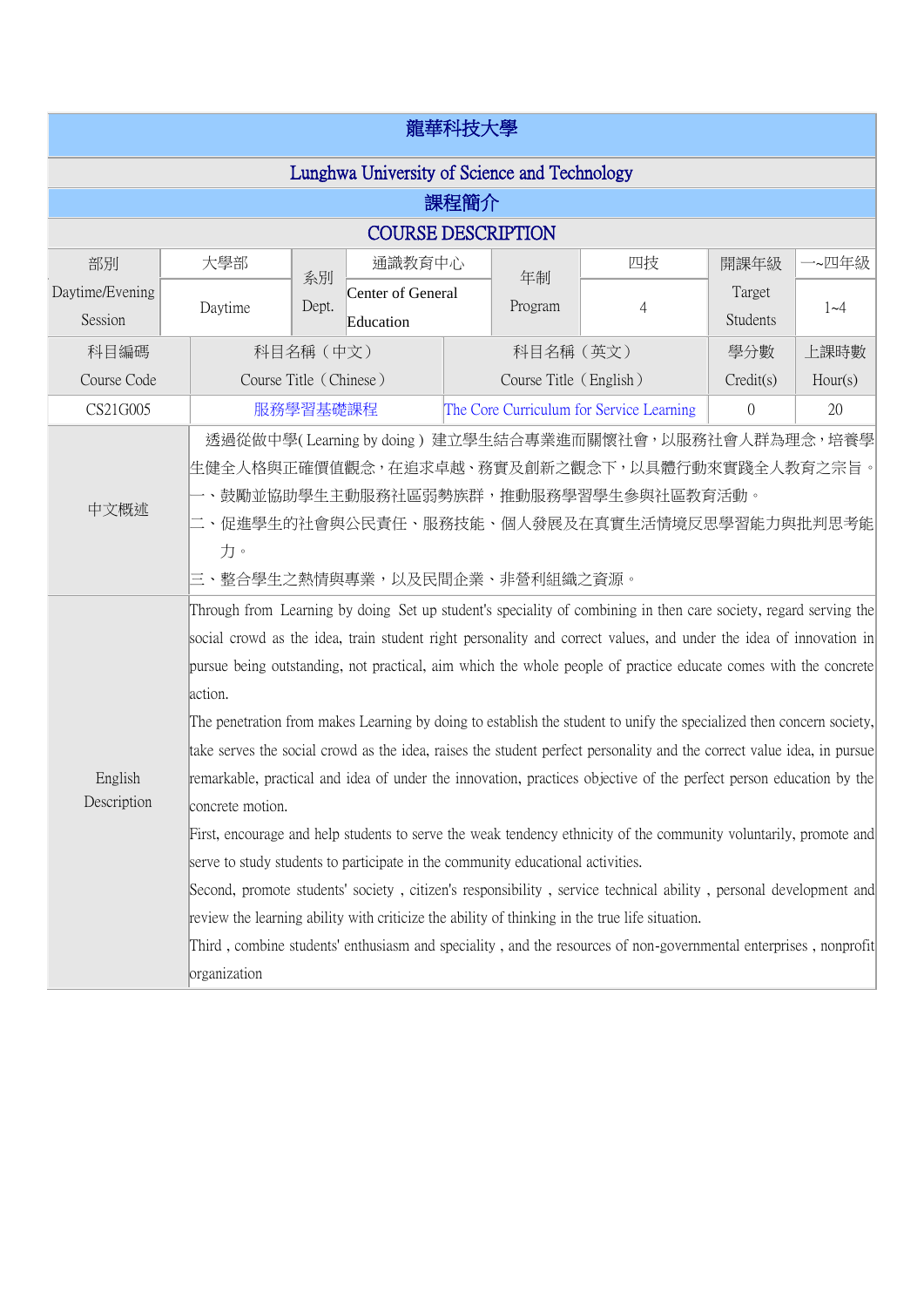## 表 **A10-1** 一般共同及專業理論課程綱要表

| 系科名稱:通識教育中心                                                                   |                                                                                                          |            |    |  |  |
|-------------------------------------------------------------------------------|----------------------------------------------------------------------------------------------------------|------------|----|--|--|
| 科目名稱: 服務學習基礎課程                                                                |                                                                                                          |            |    |  |  |
| 英文科目名稱: Service Learning                                                      |                                                                                                          |            |    |  |  |
|                                                                               | 學年、學期、學分數: 第一學年、第一、第二學期、0學分                                                                              |            |    |  |  |
| 先修科目或先備能力:一顆具關懷他人的心                                                           |                                                                                                          |            |    |  |  |
|                                                                               | 教學目標:包含知識、技能、態度等三項                                                                                       |            |    |  |  |
|                                                                               | 教學目標:透過從做中學(Learning by doing)建立學生結合專業進而關懷社會,以<br>服務社會人群為理念,培養學生健全人格與正確價值觀念,在追求卓越、                       |            |    |  |  |
| 務實及創新之觀念下,以具體行動來實踐全人教育之宗旨。<br>一、 鼓勵學生主動服務社區弱勢族群, 推動服務學習學生參與社區教育活動。(K:<br>10%) |                                                                                                          |            |    |  |  |
| 换算公式:2(內容綱要的 A 值總時數) / 20(教學總時數)<br>二、 培養學生的社會與公民責任、服務技能及個人發展。(S:80%)例:16/20  |                                                                                                          |            |    |  |  |
|                                                                               | 三、整合學生之熱情與專業、民間企業、非營利組織之資源及反思學習能力。                                                                       |            |    |  |  |
| (A:10%) 例: 2/20 小時                                                            |                                                                                                          |            |    |  |  |
| 單元主題                                                                          | 内容網要                                                                                                     | 教學參<br>考節數 | 備註 |  |  |
| 課程演講(K)                                                                       | 由課指組邀請校內外學者專家,<br>以班級授課或專題演講的方式,<br>進行服務學習基礎課程。(K)                                                       | 2小時        |    |  |  |
| 服務學習活動(S)                                                                     | 1. 攜手計畫活動。(S)<br>2. 志工服務學習活動。(S)<br>3. 帶動中小學社團發展活動。(S)<br>4. 教育優先區中小學生營隊活<br>動。 $(S)$<br>5. 淨山、淨水與社區清潔等活 | 16 小時      |    |  |  |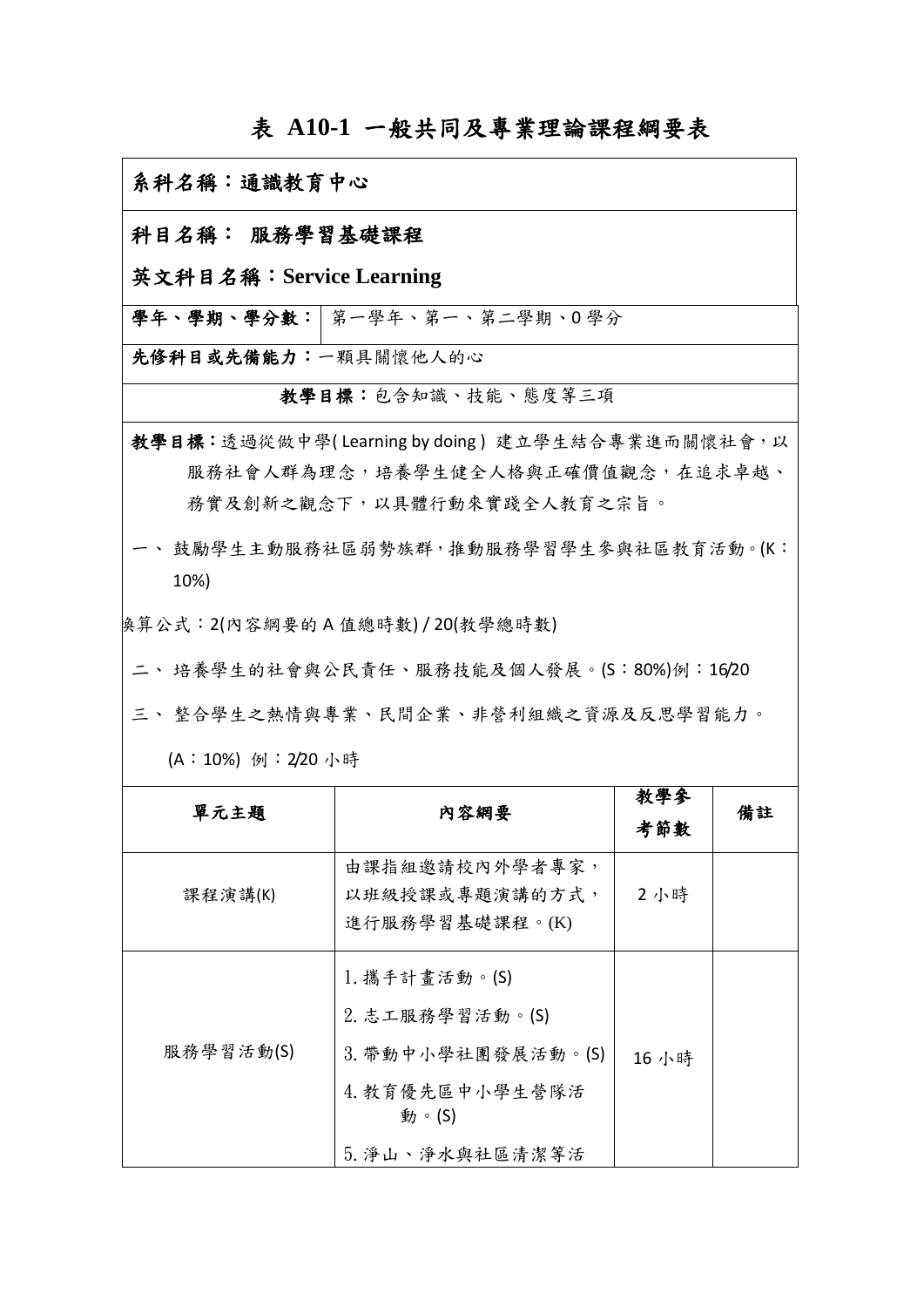|                                                                                                                    | 動。(S)                        |     |          |  |  |
|--------------------------------------------------------------------------------------------------------------------|------------------------------|-----|----------|--|--|
|                                                                                                                    | 6. 社團辦理之各項服務學習活              |     |          |  |  |
|                                                                                                                    | 動,如關懷老人、弱勢團<br>體照護、偏遠地區課輔等   |     |          |  |  |
|                                                                                                                    | 活動。(S)                       |     |          |  |  |
|                                                                                                                    | 7. 校內單位辦理各項活動之志願             |     |          |  |  |
|                                                                                                                    | 服務工作。(S)                     |     |          |  |  |
|                                                                                                                    | 8. 參與校內外各單位活動之義務<br>工作人員。(S) |     |          |  |  |
|                                                                                                                    | 9. 由服務學習專責單位核定之活<br>動。       |     |          |  |  |
|                                                                                                                    | 每學期末課指組規劃辦理服務學               |     |          |  |  |
| 省思演講(A)                                                                                                            | 習省思與反省,邀請校內<br>外學者專家引導參與服務   | 2小時 |          |  |  |
|                                                                                                                    | 學習之同學發表心得、感                  |     |          |  |  |
|                                                                                                                    | 言與建言。(A)                     |     |          |  |  |
| ※教學目標(歸納為三項):分別為知識(Knowledge)、技能(Skills)、態度(Attitudes)<br>各一項                                                      |                              |     |          |  |  |
| ※單元主題:為各項知能之彙整                                                                                                     |                              |     |          |  |  |
| ※內容網要:為各項知能即一般知識、職業知識、態度;專業技術安全知識;專<br>業基礎知識加上補充之知能 (表 A8 中未列, 但為達知識或技能的完<br>整性且課程中需教授之能力),撰寫方式係以不含動詞的知能內容方<br>式呈現 |                              |     |          |  |  |
| ※三者之關係:教學目標>單元主題>內容網要                                                                                              |                              |     |          |  |  |
| ※本課程將培養學生下列能力:                                                                                                     |                              |     |          |  |  |
| 1.養成敬業樂群及理解專業職場倫理之態度。                                                                                              |                              |     |          |  |  |
| 2.養成人文素養及關懷社會以善盡社會責任。                                                                                              |                              |     |          |  |  |
| 3.具備多元語文能力建立國際視野,並培養自主持續學習的習慣與能力。                                                                                  |                              |     |          |  |  |
| 4.運用創意思考於實務技術之能力。                                                                                                  |                              |     |          |  |  |
| 檢核項目                                                                                                               |                              |     | 是否符合     |  |  |
| 1.是否將科目名稱、上課時數及學分數填入本表                                                                                             |                              |     | 是口<br>否口 |  |  |

2.是否將教學目標、綱要名稱或單元名稱填入本表……………....

是☑ 否□